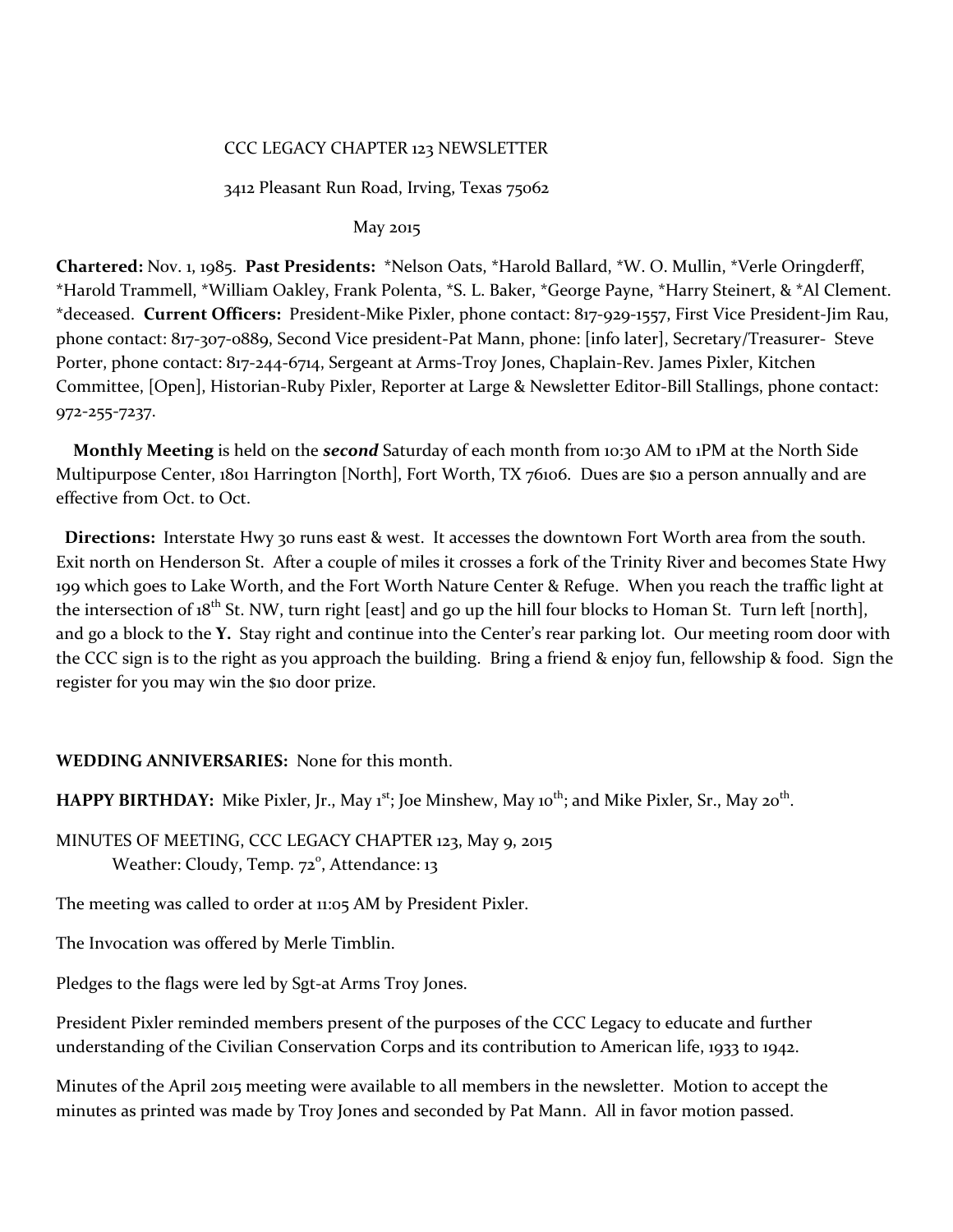The Financial report was made available to members present by Sec/Treasurer Porter. Motion to accept the report as printed was made by Merle Timblin and seconded by Bill Stallings. All in favor, motion passed.

Members with birthdays in May are Mike Pixler, Sr., (5/20), Mike Pixler, Jr., (5/2), and Joe Minshew, (5/11). Members sang Happy Birthday to Mike Pixler, Sr. There were no anniversaries in May.

Members were reminded to participate in election of board members for CCC Legacy Inc. See names and procedures for voting in the latest issue of CCC Legacy Journal. Also members were given location of various facebook and other internet websites to find information about the CCC.

The Chapter information booth at the Buffalo Boogie 2015 at the Fort Worth Nature Center & Refuge scheduled for today (5/9), was cancelled due to bad weather. Motion to donate \$100.00 to Buffalo Boogie by the chapter was made by Troy Jones and seconded by Larka Tetens. Funds are used by the Nature Center to feed and care for the bison. All in favor, motion passed.

The program consisted of a pictorial/slide show update on the Lake Worth Memorial Project by Mike Pixler and Jim Rau. Official date of dedication of the monument is May 30, 2015, at 10:00 AM and all members are urged to attend. Can was passed for donations and door pirze drawing was won by Bill Stallings who returned the money to the chapter.

The blessing was offered by Merle Timblin. A motion to adjourn was made by Bill Stallings, seconded by Troy Jones. President Pixler adjourned the meeting at 12:19 PM. The Kitchen Committee presented a delicious meal to the Chapter family and friends. Next meeting is June 13, 2015.

Respectfully submitted,

Steve Porter, Sec/Treasurer

============================================================================

## **REPEATING THE OFFICIAL ANNOUNCEMENT:**

YOU ARE INVITED TO THE DEDICATION CEREMONY OF THE CIVILIAN CONSERVATION CORPS (CCC) LEGACY LAKE WORTH MEMORIAL PROJECT.

Who: THE "BOYS" OF THE CCC AND CCC COMPANY 1816, SP-31-T.

When: SATURDAY, 30 MAY, 2015, AT 10:00 A.M.

Where: FORMER CAMPSITE OF CCC COMPANY 1816 (Watercress Rd. & Peninsula Club Circle)

HOPE TO SEE YOU THERE. "THE CCC IS FOREVER"

Sincerely, yours in service,

Mike Pixler, President CCC Legacy Chapter 123 3116 Indian Gap St. Weatherford, TX 76087 817-929-1557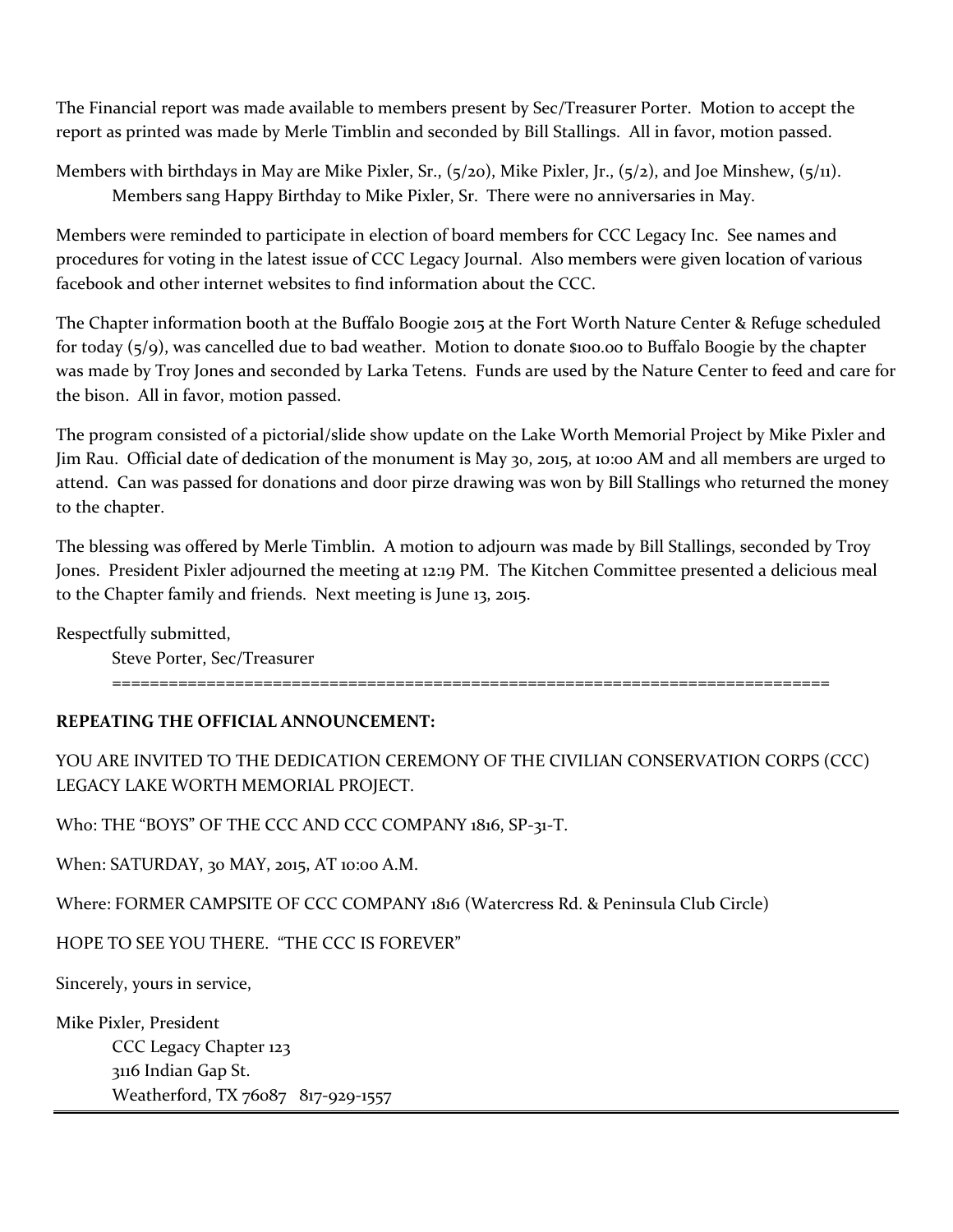## **CHAPTER ETERNAL**

We recently received word from Joan Sharpe, President of CCC Legacy, our national group, that Daniel Small of La Habra, Calif., one of our members and a "Boy," passed away April 30, 2015. We had lost contact with him. Mark Small, his son, passed the word to Joan about his father. We called Mark and had a really nice conversation about Daniel, because we had very little info about him.

Daniel Small was born in Schenectady, New York, June 12, 1916, but the family moved to Hollywood, Calif., when Dan was age 7. He was No. 7 of 13 kids, 11 of which survived to adulthood. He graduated high school in 1933 in the depths of the Depression and joined the CCC later that year. He served from 1933 to 1935 at a camp near Ojai, Calif., and was stationed at the Frazier Mountain Fire Watch Tower. His son said Dan was very proud of his service in the CCC. He was drafted into the Army before Pearl Harbor and served four years in an Army finance office at Honolulu, HI. Five of the brothers or sisters served during WW II, and their mother was a true Five Star Mother. Of those 11 surviving original kids (really just 10 because one became a nun!), there were 52 grandkids.

# **WE CONTINUE WITH HOMER COZBY AND THE CCC IN SOUTHEASTERN ARIZONA**

Homer resumes: "After about 2 or 3 months of digging with pick and shovel, I aspired to easier tasks; truck driving tests were at hand. Many trucks of various types were used by the National Park Service with at least two, maybe three army type trucks for mail, supplies and personnel. I studied a little for the park service test. I already knew how to drive a car, but had never driven a dump truck or vehicles the size of the ones at the park. The test would also include an army type vehicle test with a trip into Phoenix, Arizona, for city street driving.

========================================================================================

I began driving trucks almost immediately after testing. Dump trucks, winch cable and hoist trucks, and personnel carriers which were large, flat-bed trucks with side boards, seats and canvas covering. I was assigned to a personnel carrier (old No. 29!), a Ford V-8 1936 model with which I began carrying less fortunate individuals out to the more menial tasks I had now risen above. Week days immediately after reveille formation and mess, I reported to the NPS buildings and garages. Warming up the truck's engine took 10-15 minutes, after which 12 to 14 men with their water canteens and picks and shovels, loaded on the truck seats. The foreman got up front with me, and I drove the few miles up the winding mountain road to that day's job. My duties during the day were never definite. At about 10:00 AM, I returned to the camp mess hall to pick up sack lunches for the men. It mainly consisted of sandwiches, fruit, and cookies. Besides the men's personal canteen, there was a 10 gallon water keg on the side of my truck. Also on most road jobs, there was a clear running mountain stream nearby. After eating lunch with the men, I read, studied, or walked to view hidden areas of the beautiful Chiricahua Mountain Canyon Park.

## *Spring, 1941….*

About six of us who had begun truck driving together were sent to Phoenix for further driving tests in city streets and heavy traffic. Highways then were unpaved, pot holed and dusty. (Can you imagine like where Interstate 10 is now.) The G.I. truck driver who took us was an old, long time CCC man. He drove like a maniac or a teenaged dragster of the '50s. We bumped, swayed and jostled mile after mile, all of us swearing to pass the test, if only to save future CCC men's lives if appointed G.I. Army truck driver.

Phoenix was a teeming city even then. We were billeted in CCC camp quarters in South Mountain Park outside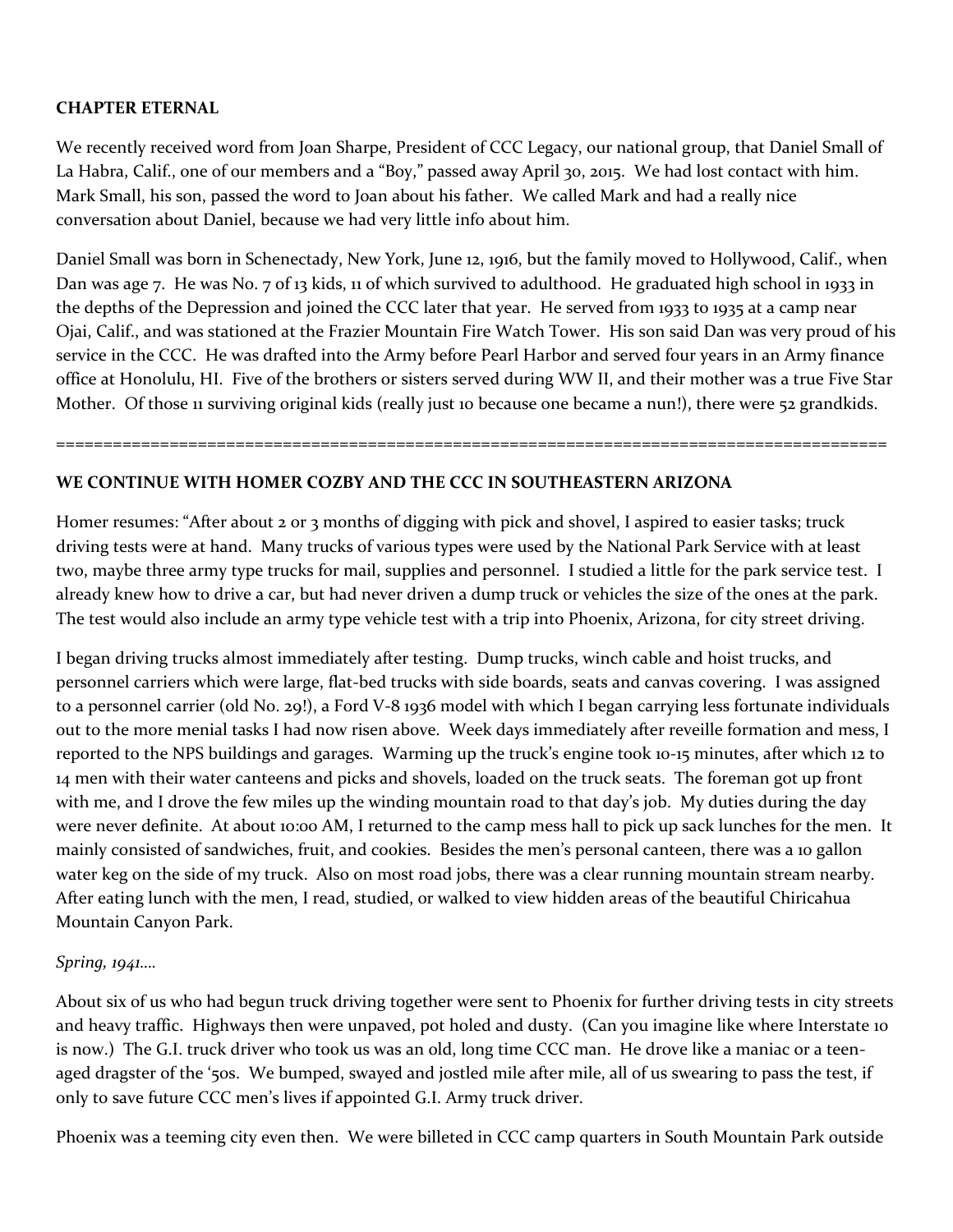Phoenix; going into Command Headquarters for our tests and a couple of nights of R & R. All of us passed the test and were given certificates of proficiency. We had another harrowing ride back through Tucson, Benson, Wilcox, and to camp. I never was appointed to Army truck driver; never cared for it - too much idle time in far away cities, etc.

Included in my truck driver duties, I was used to carry trained fire fighters to necessary locations; personnel to instruction sites; and ferrying our camp baseball team over mountain roads to other CCC camps for match games. I played first baseman and received some never forgotten tips and instructions from one of my friends, a WPA superintendent of the National Park Service.

We grouped weekly at the administration office for mail call, vaccination shots and serums which kept us half sick lots of times. We daily drilled to police (clean) the camp area; kept grass neatly mown; trash hauled and cigarette butts shredded to unseen existence. We grew adapt at close order formation for dress retreat or reveille. Such duties instilled in us a reverence for flag and country and set us up for trials away in the wars yet to come. Cleanliness became a habit and an abiding principal. Our "White Glove" inspections of barracks quarters and mess-hall, etc. became a personal obligation instead of duty. The orderliness of regulated camp life and its priorities for future army life only years away, gave us a wheel up on future army trainees. Our CCC camp experiences stood us in good stead for armed service promotions and satisfactory service.

My last months of enrollment in CCC Camp NP-9A were spent driving a winch & hoist truck. I had chosen it later because of its varied use and mobility. At that time it was in use to hoist and move giant boulders and mountain shrubbery from their locations to the Park Service Buildings and Administrative Area. A graduate landscape engineer was in charge and gave me many instructive tips and ideas for use in my later years of civilian employment. I bossed two men with the hoist truck. One of them had spent a 'hitch' or two as a "dog robber." The near idleness of those duties had left him pale and weakly although apparently well fed. These few weeks he hoped to tan his face and body and strengthen his muscles for homecoming back to friends.

"Dog robbing," a mis-nomer for Officer's Orderly, was as prized appointment in the  $3Cs$  of old – as well as wartime army service. Above average food is assured as well as private quarters, accommodations and many worthwhile tips. There were several other prized duties in that particular camp's established order. Duty at Sugarloaf Peak fire observatory changed every month. This pleasant time was overseen by the National Park's Forest Ranger.

Another camp duty appointment to which I personally aspired was caterpillar tractor and road grader operators. I never gained seniority enough to be appointed to road maintenance, but often times when the maintenance crew was in my area, I rode the cat or grader with my old friends and camp buddies, Hedenell and Gilbert from far-east Texas, whom I have never seen again but will always remember.

Carrying supplies, camp fixtures, men and implements over the winding mountain park roads, negotiating sharp, hairpin turns, double-clutching toe old "grandma-geared" truck gave me *a Barney Oldfield* training for future years of the automobile age. In fact, I have had only two minor auto collisions in 60 years of driving. Both were on the same sunny afternoon.

CCC camp life was good and most free time was used advantageously; friendships grew and special skills and aptitudes were born and cultivated. However, homesickness does occur, even at age nineteen. So money for my journey home was sent. The train ticket was supplied by the government. We were trucked to Douglas, AZ, to